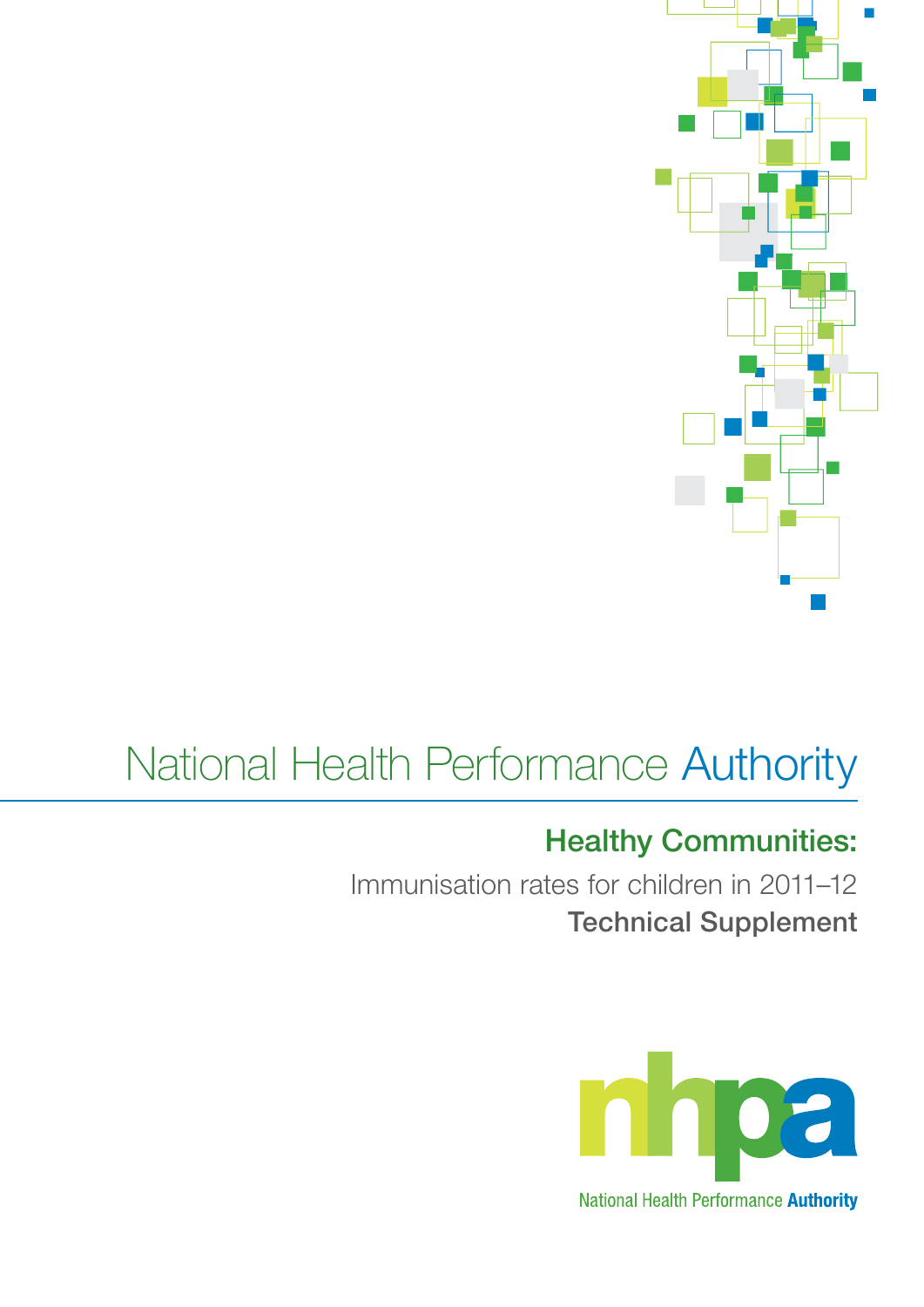#### National Health Performance Authority

GPO Box 9848 Sydney, NSW 2001 Australia Telephone: +61 2 9186 9228 www.nhpa.gov.au

#### Paper-based publications

#### © Commonwealth of Australia 2013

This work is copyright. You may reproduce the whole or part of this work in unaltered form for your own personal use or, if you are part of an organisation, for internal use within your organisation, but only if you or your organisation do not use the reproduction for any commercial purpose and retain this copyright notice and all disclaimer notices as part of that reproduction. Apart from rights to use as permitted by the *Copyright Act 1968* or allowed by this copyright notice, all other rights are reserved and you are not allowed to reproduce the whole or any part of this work in any way (electronic or otherwise) without first being given the specific written permission from the Commonwealth to do so.

#### Internet sites

#### © Commonwealth of Australia 2013

This work is copyright. You may download, display, print and reproduce the whole or part of this work in unaltered form for your own personal use or, if you are part of an organisation, for internal use within your organisation, but only if you or your organisation do not use the reproduction for any commercial purpose and retain this copyright notice and all disclaimer notices as part of that reproduction. Apart from rights to use as permitted by the *Copyright Act 1968* or allowed by this copyright notice, all other rights are reserved and you are not allowed to reproduce the whole or any part of this work in any way (electronic or otherwise) without first being given the specific written permission from the Commonwealth to do so.

Requests and inquiries concerning reproduction and rights are to be sent to Communications, MDP 158, National Health Performance Authority, GPO Box 9848, Sydney NSW 2001, or by email to nhpawebmaster@nhpa.gov.au

ISSN: 2201-8212 ISBN: 978-1-74241-902-2 Online ISBN: 978-1-74241-903-9

Suggested citation: National Health Performance Authority 2013, *Healthy Communities: Immunisation rates for children in 2011–12, Technical Supplement*

Further copies of this document can be downloaded from www.nhpa.gov.au

Published April 2013.

Please note that there is potential for minor revisions of data in this report. Please check www.nhpa.gov.au for any amendments.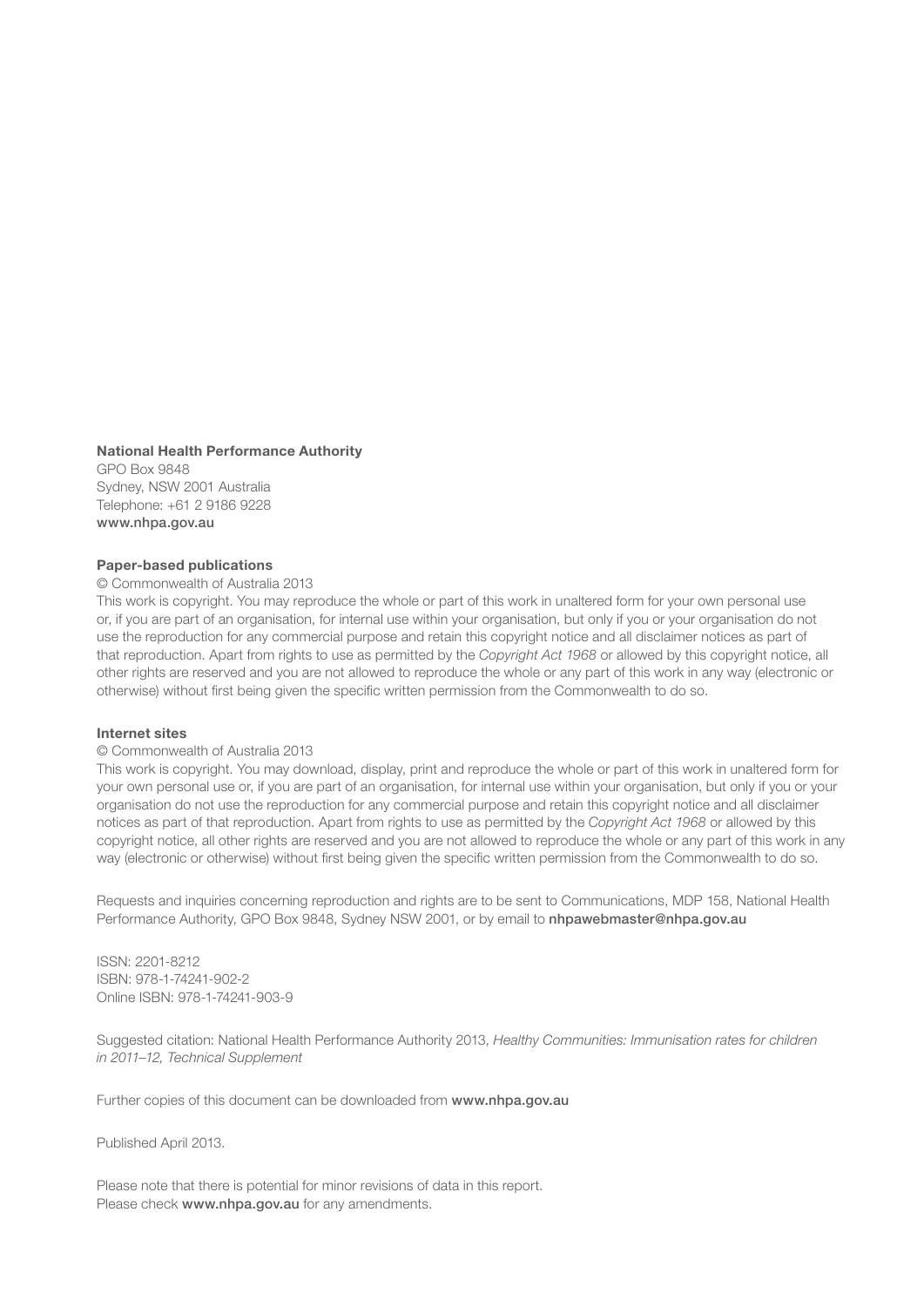## Table of contents

| The Australian Childhood Immunisation Register Manuscript Australian Manuscript 1                                                                                                                                              |
|--------------------------------------------------------------------------------------------------------------------------------------------------------------------------------------------------------------------------------|
|                                                                                                                                                                                                                                |
| Internal migration with a substitution of the contract of the contract of the contract of the contract of the contract of the contract of the contract of the contract of the contract of the contract of the contract of the  |
| Unallocated postcodes with a contract the contract of the contract of the contract of the contract of the contract of the contract of the contract of the contract of the contract of the contract of the contract of the cont |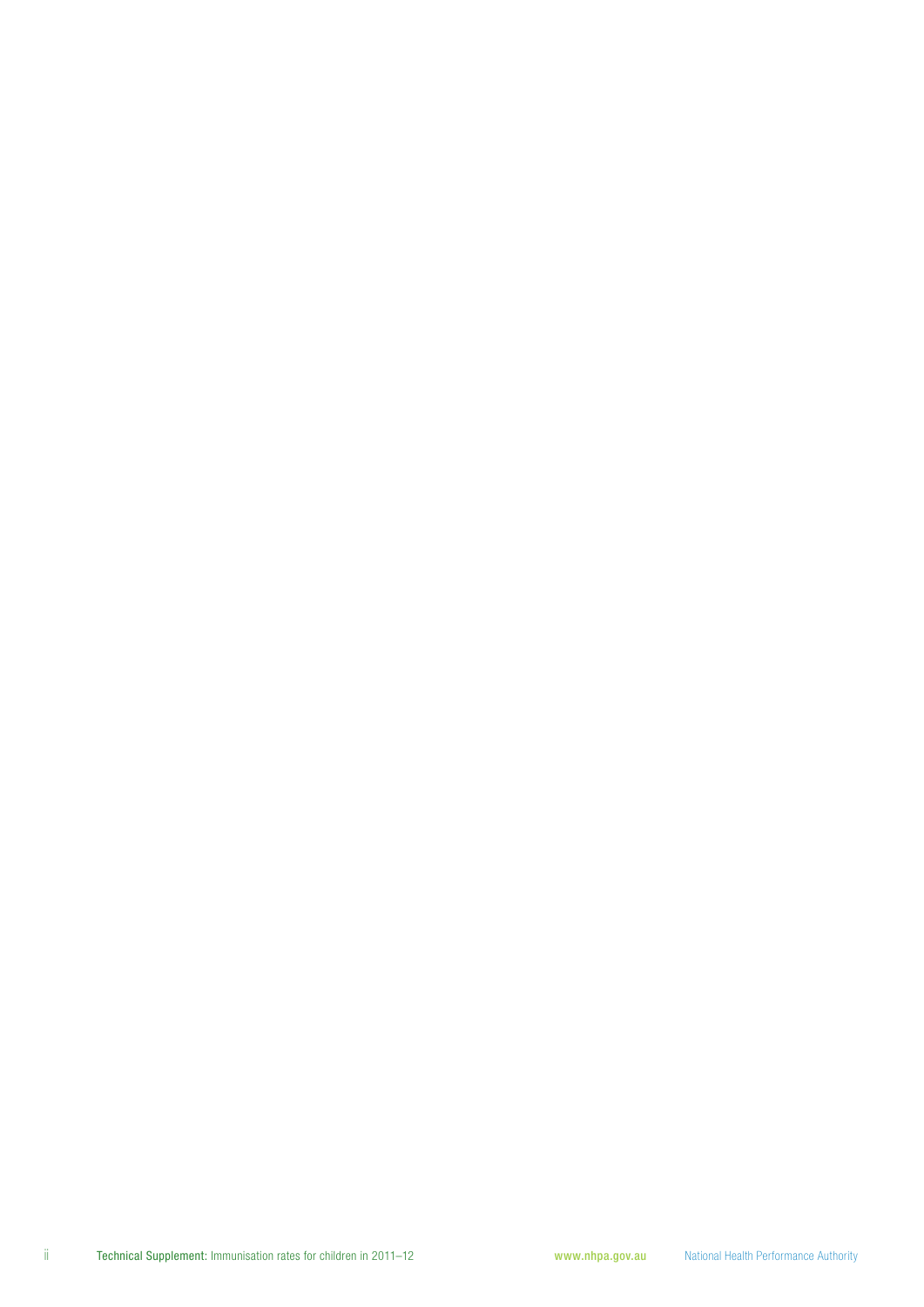## About the Authority

The National Health Performance Authority (the Authority) is an independent body that provides locally relevant and nationally consistent information on the performance of hospitals and other health care organisations. The Authority was set up under the *National Health Reform Act 2011* and commenced full operations in 2012.

Under the terms of the Act, the Authority monitors, and reports on, the performance of Local Hospital Networks, public and private hospitals, primary health care organisations and other bodies that provide health care services.

The Authority's reports provide timely and impartial information that allows all Australians to fairly compare their local health care organisations against their peers.

The reports let people see, for the first time, how their local health care organisations measure up against comparable organisations across Australia.

The Authority's activities are guided by a document called the *Performance and Accountability Framework* agreed by the Council of Australian Governments (COAG). The framework contains 48 indicators that form the basis for the Authority's reports.

The Authority's role includes reporting on the performance of health care organisations against the 48 indicators in order to identify both highperforming Local Hospital Networks, Medicare Locals and hospitals (so effective practices can be shared), and Local Hospital Networks and Medicare Locals that perform poorly (so that steps can be taken to address problems).

The Authority releases reports on a quarterly basis, and also publishes performance data on the MyHospitals website and on www.nhpa.gov.au

The Authority consists of a Chairman, a Deputy Chairman and five other members, appointed for up to five years. Members of the Authority are:

- Ms Patricia Faulkner AO (Chairman)
- Mr John Walsh AM (Deputy Chairman)
- Dr David Filby PSM
- • Prof Michael Reid
- Prof Bryant Stokes AM RFD
- Prof Paul Torzillo AM
- Prof Claire Jackson (acting member).

The conclusions in this report are those of the Authority. No official endorsement from any Minister, department of health or health care organisation is intended or should be inferred.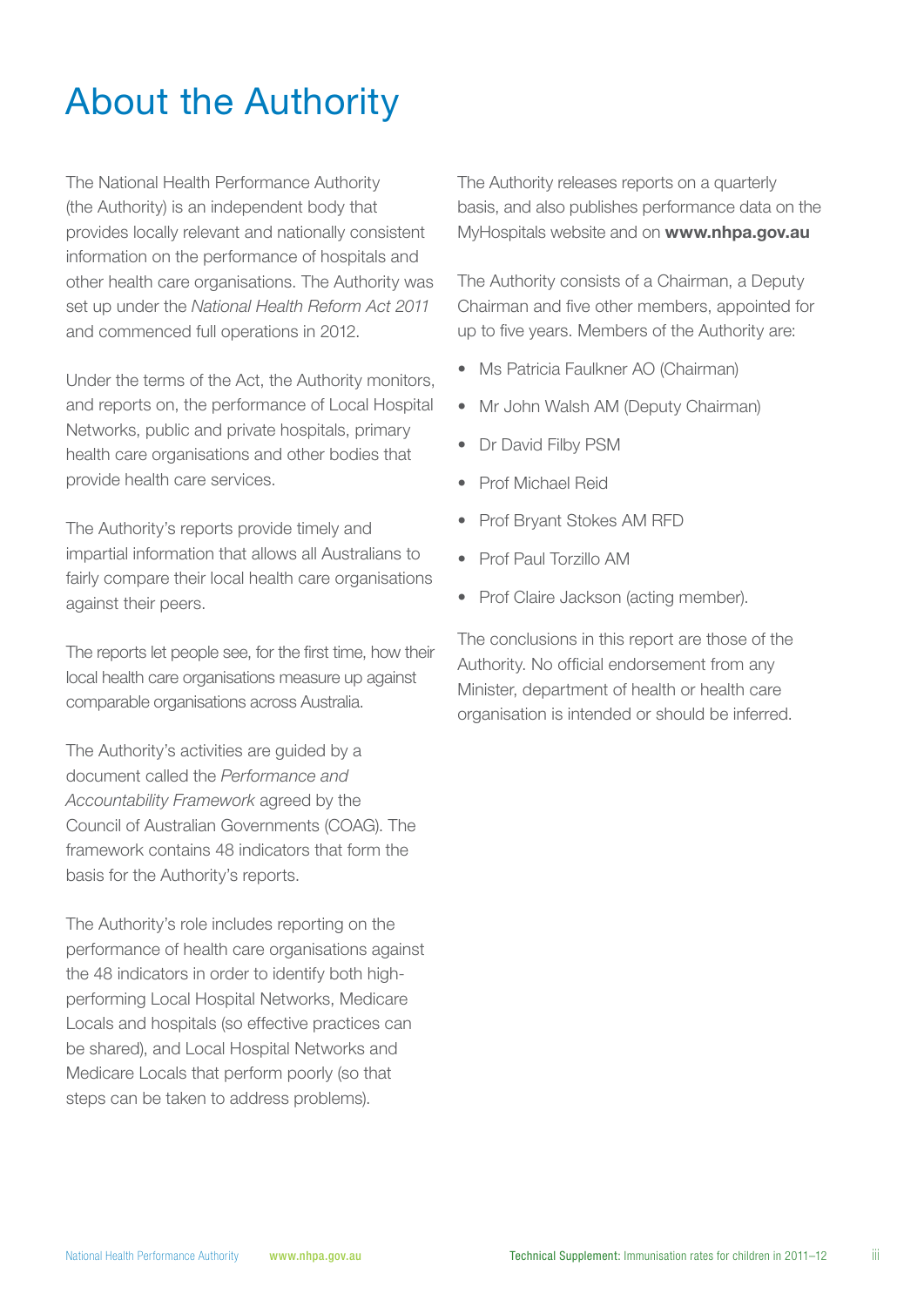## **Summary**

This technical supplement summarises methods used to calculate descriptive statistics and performance indicators presented in *Healthy Communities: Immunisation rates for children in 2011–12*. Due to the complexity of the methods used, this supplement is targeted at individuals with technical expertise in the creation of health information.

The supplement is organised in four sections. The first part of the supplement presents information about the data source for the publication, the Australian Childhood Immunisation Register, including its limitations. The second part outlines the geography levels used in the report. It defines Medicare Local catchments and Statistical Areas Level 3. The third section describes how results have been confidentialised and what to consider when interpreting the data in *Healthy Communities: Immunisation rates for children in 2011–12*. The appendix outlines the method of postcode allocation where otherwise unallocated postcodes could not be used in the analysis (page 6), i.e. those in remote areas of the Northern Territory.

*Healthy Communities: Immunisation rates for children in 2011–12* publishes statistics about immunisation rates for children as defined by legislation, *A New Tax System (Family Assistance) Act 1999*.

The report provides the **percentages** of all children and Aboriginal and Torres Strait Islander children who have been fully immunised for children aged:

- 1 year
- 2 years
- 5 years.

The **numbers** of children not fully immunised are also reported for each age.

### Measures of immunisation rates for children

The *Healthy Communities: Immunisation rates for children in 2011–12* report presents information about percentages of all children, and percentages of Aboriginal and Torres Strait Islander children, who are fully immunised. Results are displayed in multiple formats to facilitate understanding of immunisation rates at various geographic dispersions across Australia.

This information is reported for 61 Medicare Local catchments and more than 300 geographical areas at Statistical Area Level 3 (SA3). Information is provided online at www.nhpa.gov.au at Statistical Area Level 3 and post-code level. All data have been aggregated for geographic areas using protocol that respect confidentiality (page 5).

Definitions of fully immunised are established by legislation; *A New Tax System (Family Assistance) Act 1999*. The definitions are:

- Fully immunised at 1 year means that a child aged 12 months to less than 15 months received their 3rd vaccination for diphtheria, tetanus, whooping cough (DTPa) and polio (IPV) and either their second or third vaccination (dependent on the type of vaccine used) for hepatitis B (hepB) and *Haemophilus influenzae* type b (Hib), all prior to the age of 1 year.
- Fully immunised at 2 years means that a child aged 24 to less than 27 months received their third or fourth vaccination (dependent on the type of vaccine used) for diphtheria, tetanus, whooping cough (DTPa) and *Haemophilus influenzae* type b (Hib), their third vaccination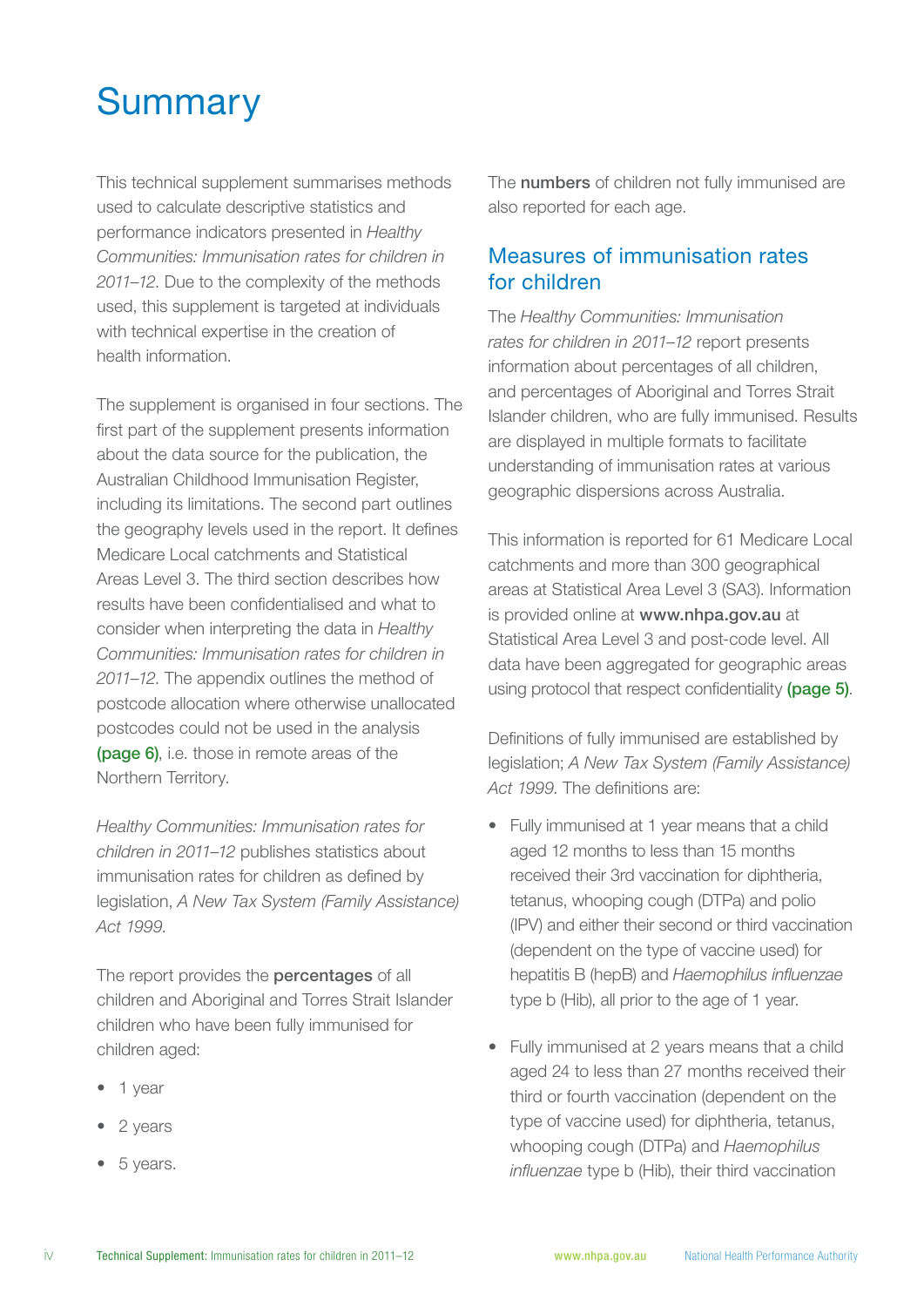for polio (IPV) and hepatitis B and their first vaccination for measles, mumps and rubella (MMR), all prior to the age of 2 years.

• Fully immunised at 5 years means that a child aged 60 to less than 63 months received their fourth or fifth vaccination (dependent on the type of vaccine used) for diphtheria, tetanus and whooping cough (DTPa), their fourth vaccination for polio (IPV) and their second vaccination for measles mumps and rubella (MMR), all prior to the age of 5 years.

It is assumed that all previous vaccinations were received. Research published by others has assessed the validity of this assumption<sup>1</sup> (The methods for calculation can be found in Box 1 on page vi).

1. Hull BP, Lawrence GL, MacIntyre CR, McIntyre PB. Estimating immunisation coverage: is the 'third dose assumption' still valid? *Communicable Diseases Intelligence* 2003; 7(3):357–361.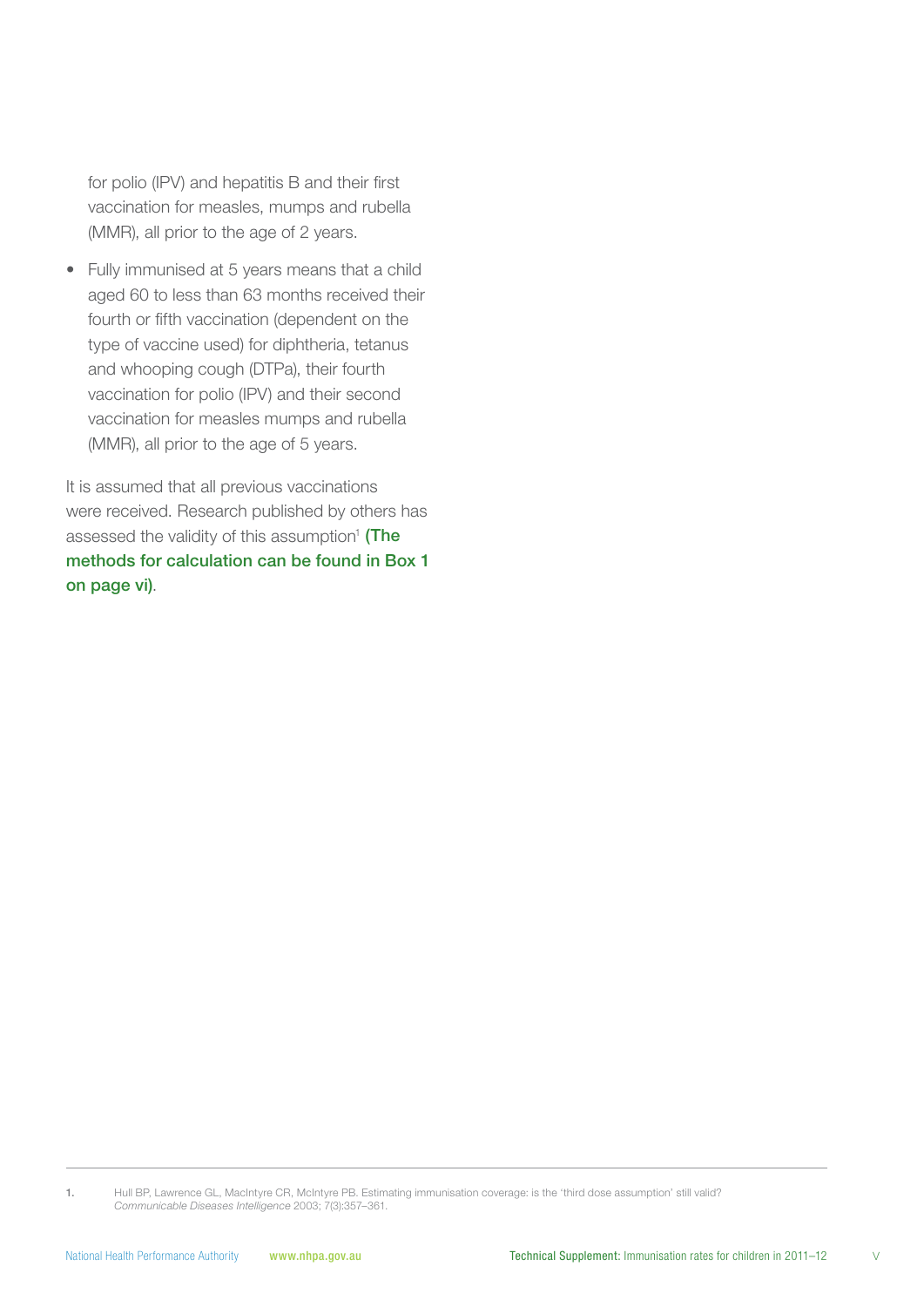### Box 1: Immunisation rates for children

**Description:** The percentage of children fully immunised.

**Data source:** Data were supplied by the Australian Government Department of Health and Ageing sourced from the Australian Childhood Immunisation Register (ACIR) for 2011–2012. The data are extracted quarterly with reports run for a previous quarter's data at the end of the next quarter. For example, the reports as at 30 September were produced on 31 December. Data were supplied 14/01/2013.

Numerator: Number of children in the population fully immunised for each age defined as:

- Fully immunised at 1 year means that a child aged 12 months to less than 15 months received their 3rd vaccination for diphtheria, tetanus, whooping cough (DTPa) and polio (IPV) and either their second or third vaccination (dependent on the type of vaccine used) for hepatitis B (hepB) and *Haemophilus influenzae* type b (Hib), all prior to the age of 1 year.
- Fully immunised at 2 years means that a child aged 24 months to less than 27 months received their third or fourth vaccination (dependent on the type of vaccine used) for diphtheria, tetanus, whooping cough (DTPa) and *Haemophilus influenzae* type b (Hib), their third vaccination for polio (IPV) and hepatitis B and their first vaccination for measles, mumps and rubella (MMR), all prior to the age of 2 years.

• Fully immunised at 5 years means that a child aged 60 months to less than 63 months received their fourth or fifth vaccination (dependent on the type of vaccine used) for diphtheria, tetanus and whooping cough (DTPa), their fourth vaccination for polio (IPV) and their second vaccination for measles mumps and rubella (MMR), all prior to the age of 5 years.

For each age it is assumed that earlier vaccinations in the series have been given.

**Denominator:** Number of children who turned each age as at 31 March 2012 in the eligible population i.e. those children who are registered on the ACIR.

**Computation:**  $100 \times$  (Numerator  $\div$ Denominator).

Disaggregation: By Medicare Local catchment, Statistical Area Level 3 geography and postcode.

#### Additional notes

Invalid records are excluded from the numerator and denominator. Examples of invalid records are records where postcodes reported are not valid, the record has an incomplete address, or there has been a return to sender flag on the child's record.

Postcodes from the immunisation data were validated using 2011 postcodes lookup tables from the Australian Post Office Website. There were 24 reported postcodes identified as invalid. These postcodes had 105 immunisation records for 2011–12 which were excluded from the report. These excluded records equate to less than 0.3% of the total population included in this report.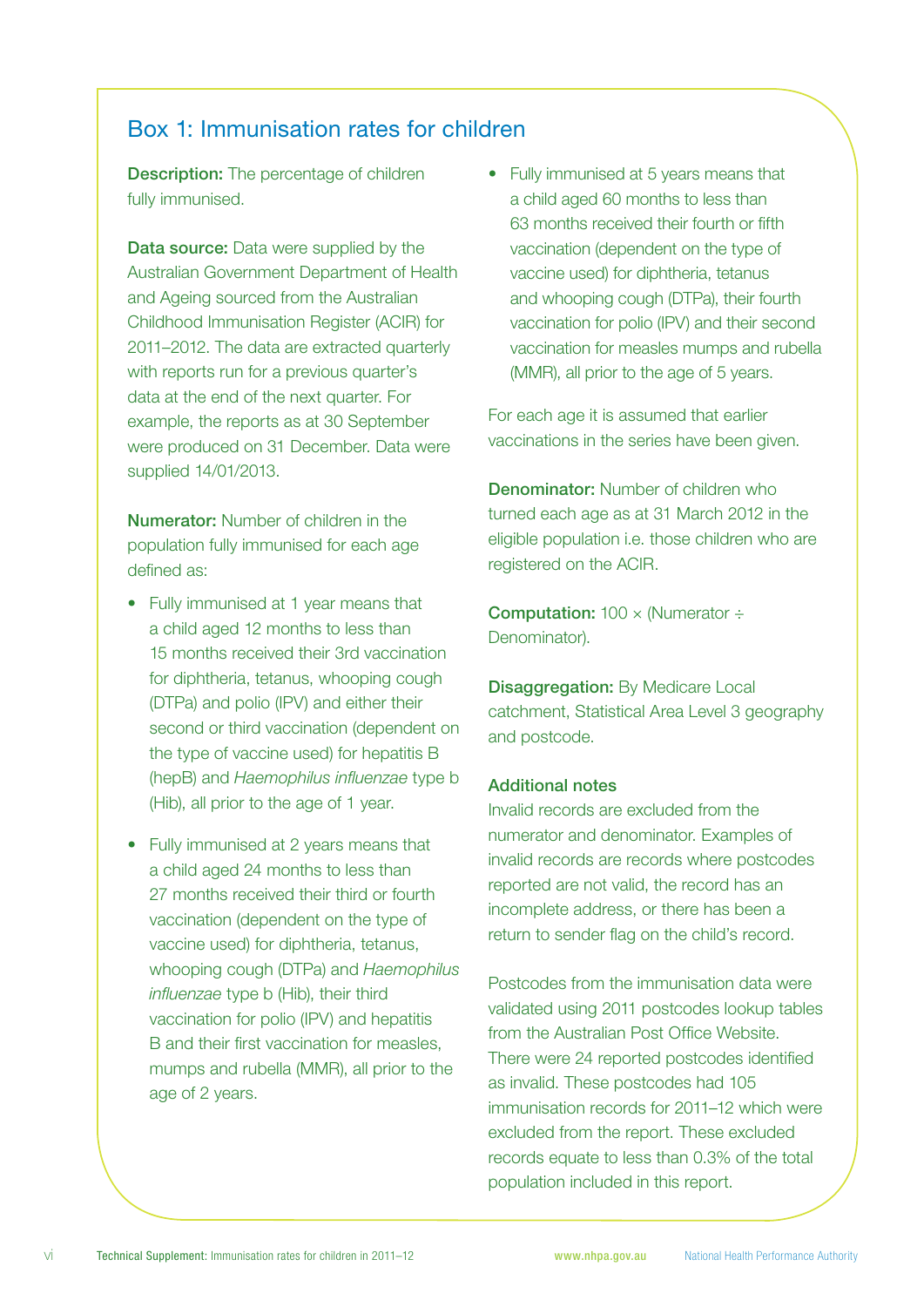## Data source

### The Australian Childhood Immunisation Register

Data for the *Healthy Communities: Immunisation rates for children in 2011–12* report were sourced from the Australian Childhood Immunisation Register (ACIR) through the Australian Government Department of Health and Ageing.<sup>2</sup>

The ACIR commenced on 1 January 1996 and is administered by the Department of Human Services (Medicare). It is the primary means of determining the percentage of children who have been vaccinated. There have been three unpublished external reviews of the ACIR (1997, 2000 and 2003) that have informed enhancements to its functionality and features.<sup>3</sup> However, enhancements and improvements to the Register are ongoing, often as a result of advice from the National Immunisation Committee Data Subcommittee.

Commonwealth, state and territory, and local Governments, use the ACIR to monitor population immunisation levels and services, and to identify regions at risk during disease outbreaks.4

The ACIR data also:

- enables immunisation providers and parents or guardians to check the immunisation status of a child, regardless of where the child was immunised
- enables the register to generate milestone and optional immunisation history statements, which tell parents and guardians of their child's recorded immunisation history
- can be used to help determine a parent's or guardian's eligibility for some Australian Government family assistance payments
- provides information for the delivery of payments and feedback reports to eligible immunisation providers.<sup>4</sup>

Recognised immunisation providers submit immunisation data daily to the register via:

- the electronic Medicare on-line claiming facility
- secure internet facilities
- manual processes using a designated form.<sup>4</sup>

These data are collected and reported for children up to their seventh birthday. The ACIR includes children who may or may not have a Medicare enrolment.

Medicare enrolment data are maintained on the ACIR through nightly data transfers.

Immunisation notifications that do not comply with Australian Childhood Immunisation Due and Overdue Rules, or which are duplicate notifications, prompt an enquiry to the provider. Where the validity of a notification cannot be established these notifications are rejected.4

As of 2001, immunisations administered overseas that are endorsed by a recognised Australian provider can be submitted to the ACIR. The ACIR maintains records of children with medical contraindications to immunisation and identifies where parents lodge a conscientious objection to immunisation.

2. Australian Government. Department of Human Services. (2013) Australian Childhood Immunisation Register [Online.] Available at: http://www. humanservices.gov.au Accessed 28/02/2013

3. Hull BP, Shelley LD, McIntyre PB. The Australian Childhood Immunisation Register – A model for universal immunization registers? *Vaccine* 2009; (27): 5054-5060.

<sup>4.</sup> Department of Human Services (2013) Australian Childhood Immunisation Register [Online] Available at: http://www.humanservices.gov.au Accessed 28/02/2013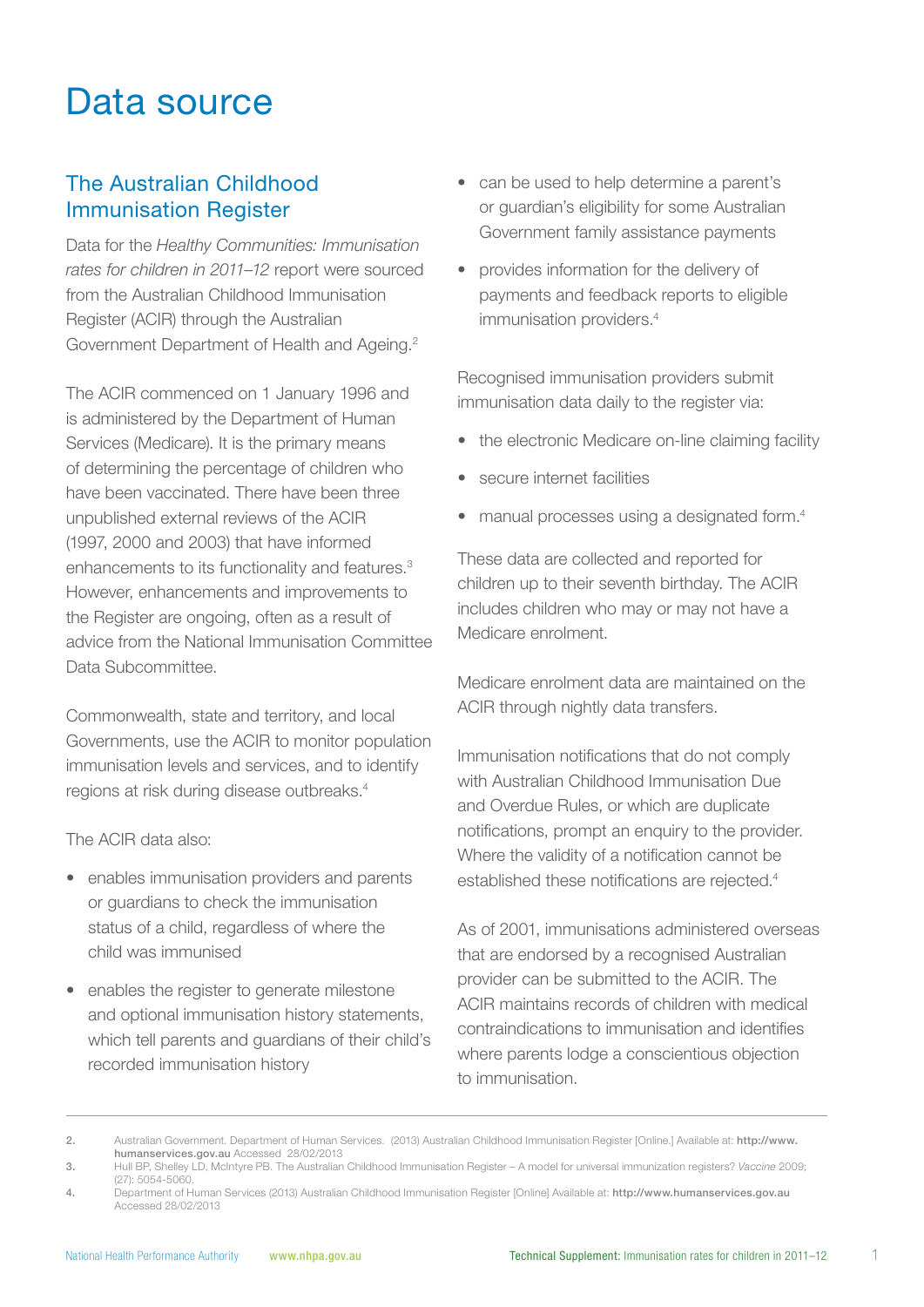### Limitations

The ACIR is said to have a nearly complete population of children, with 99% of children registered with Medicare by 12 months of age and for children 2 years of age ACIR records exceed official population estimates.<sup>5</sup>

There are a number of children who are listed on multiple Medicare cards resulting in them having more than one Medicare number. All children registered with the ACIR have a single identification number in the register and, where it is known that children are listed on multiple Medicare cards, they are identified using this number for recording and monitoring their immunisations. For the analyses for the report, the postcode used is the one linked to the latest processed Medicare record for each child. This means there may be some duplication of child records, however, this has been minimised where possible.<sup>5</sup>

<sup>5.</sup> Hull BP, Shelley LD, McIntyre PB. The Australian Childhood Immunisation Register – A model for universal immunization registers? *Vaccine*, 2009; (27): 5054-5060.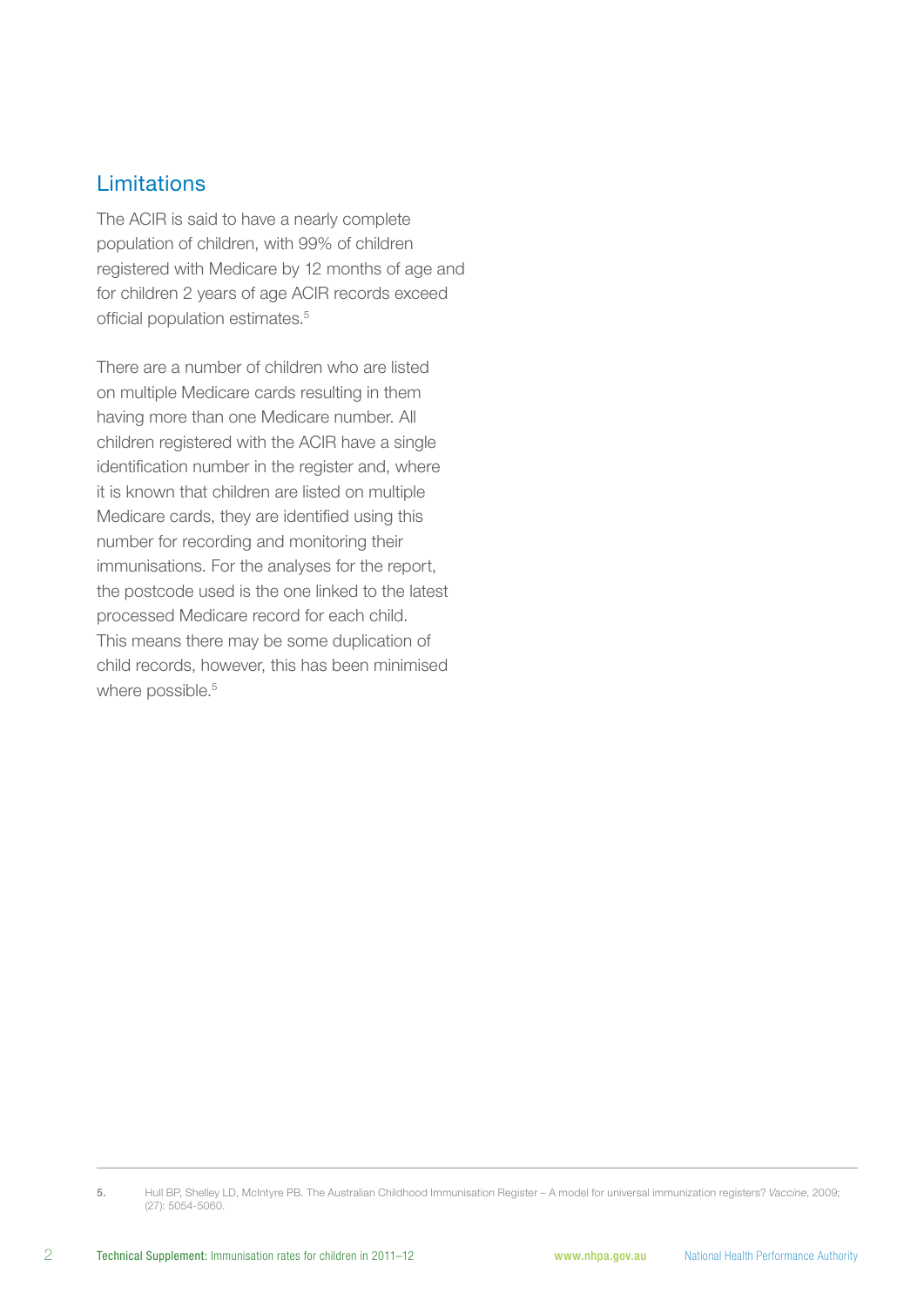## Geography levels

Immunisation statistics are presented in the report by Medicare Local catchment and by the Australian Bureau of Statistics (ABS) Statistical Area Level 3 (SA3), based on a child's current address postcode in the ACIR. Addresses are generally drawn from Medicare records held by the Department of Human Services.

Statistics in this report have been compiled by applying geographic concordances to the ACIR aggregate statistics at the current child address postcode level. This has led to several technical methodological decisions to produce results for this report.

Where postcodes overlapped Medicare Local catchment or SA3 boundaries, numbers of children were attributed to a Medicare Local catchment or SA3 based on the percentage of the population of each postcode in each Medicare Local catchment or SA3. Further, in the postcode to SA3 geographical correspondence file obtained from the ABS, the factors for a number of postcodes either did not equal or sum to one. This was due to boundary misalignment between the original postcode and other boundaries.

In many instances, counts of children were apportioned between multiple Medicare Local catchments or SA3s. National totals may not correspond to the sums of lower-level statistics due to rounding. Additionally, rounding of figures was performed at the end of calculations to avoid truncation error.

A small number of postcodes do not map to an SA3 such as postcodes for post offices and delivery centres. The NHPA reviewed all such postcodes and devised a method to allocate children to appropriate SA3s where the percentage of children in that postcode was greater than or equal to ten per cent of the total SA3 population. More information about this method is provided in Appendix 1.

In the SA3 statistics that summarise children fully immunised and children not fully immunised by postcodes, those postcodes that were not mapped to an SA3 were assigned to a single row containing unallocated and confidential data. Those numbers were generally low.

#### Medicare Local catchments

Medicare Locals are a new nationwide network of primary health care organisations established to coordinate primary health care delivery and tackle local health care needs and service gaps. They have been established by the Australian Government to drive improvements in primary health care and ensure that services are better tailored to meet the needs of local communities. For this report, statistical information is presented using the boundaries of Medicare Local catchments as released by the Department of Health and Ageing (see www.vourhealth.gov. au/internet/yourhealth/publishing.nsf/content/ medilocals-lp-1).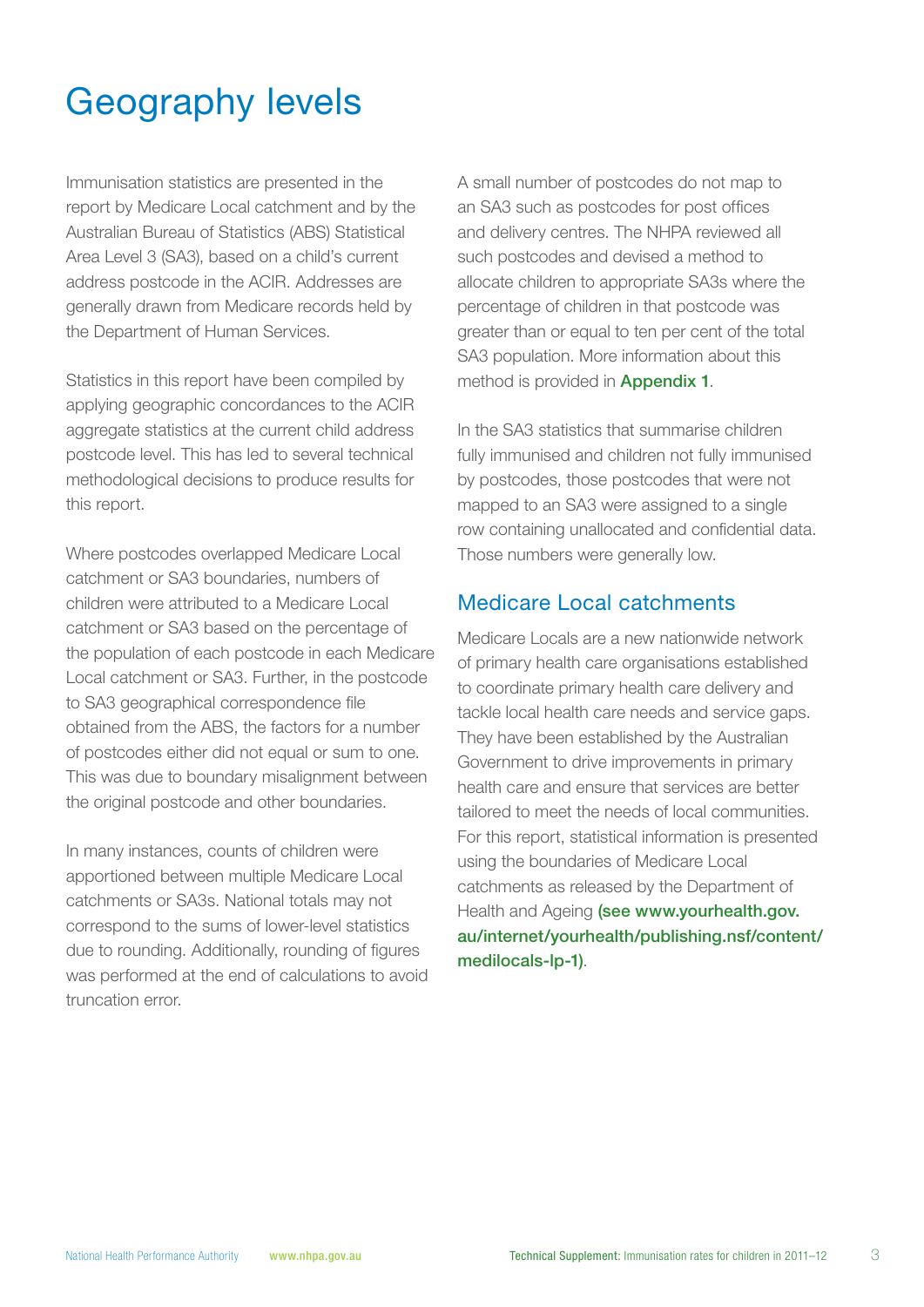#### Statistical Areas Level 3

Statistical Areas Level 3 (SA3s) are geographical areas defined in the ABS Australian Statistical Geography Standard (ASGS). The aim of SA3s is to create a standard framework for the analysis of ABS data at the regional level through clustering groups of smaller areas called SA2s that have similar regional characteristics. There are 333<sup>6</sup> SA3s covering the whole of Australia without gaps or overlaps and they are designed to provide a regional breakdown of Australia. SA3s generally have a population of between 30,000 and 130,000 people (however, there are approximately 50 with less than 30,000 people and 35 with greater than 130,000 as at 30 June 2011). In the major cities, they represent the area serviced by a major transport and commercial hub. They often closely align to large urban local government areas (e.g. Parramatta, Geelong). In regional areas, they represent the area serviced by regional cities with a population over 20,000 people. In outer regional and remote areas, they represent areas which are widely recognised as having a distinct identity and have similar social and economic characteristics (e.g. Macedon Ranges in Victoria, Southern Highlands in NSW). There are a small number of "zero SA3s". These have an effective design population of zero and represent very large National Parks close to the outskirts of major cities (http://www.abs.gov.au/ ausstats/abs@.nsf/0/E7369D1FCE596315CA 257801000C64E5?opendocument).

### Geographical correspondences

Geographical correspondences (sometimes referred to as concordances or mapping files) can be used where the location information in an original survey, census or administrative data is not available at the geographical area required for analysis and reporting. They are a mathematical method for reassigning data from one geographical area (for example, a postcode of a patient's address in a Medicare enrolment record) to a new geographical area (for example, Medicare Local catchment or Statistical Area Level 3 geographical areas).

In 2012, the Authority commissioned the ABS to compile several correspondences to convert data from other geographic levels to Medicare Local catchment geographic level using Medicare Local boundaries and names that were available at the time.

<sup>6.</sup> There are 18 additional SA3 codes (special purpose codes) to allow reporting of non-geographic categories of data at state/territory level, for example counts of people enumerated in the census on long distance trains, buses, aircraft and long haul road transport vehicles, off-shore oil rigs and drilling platforms and on board vessels in Australian waters in or between Australian Ports and people who have no fixed address such as travellers who move across Australia. These special purpose SA3 codes are not used when converting geographic postcode data to SA3s or Medicare Local catchments.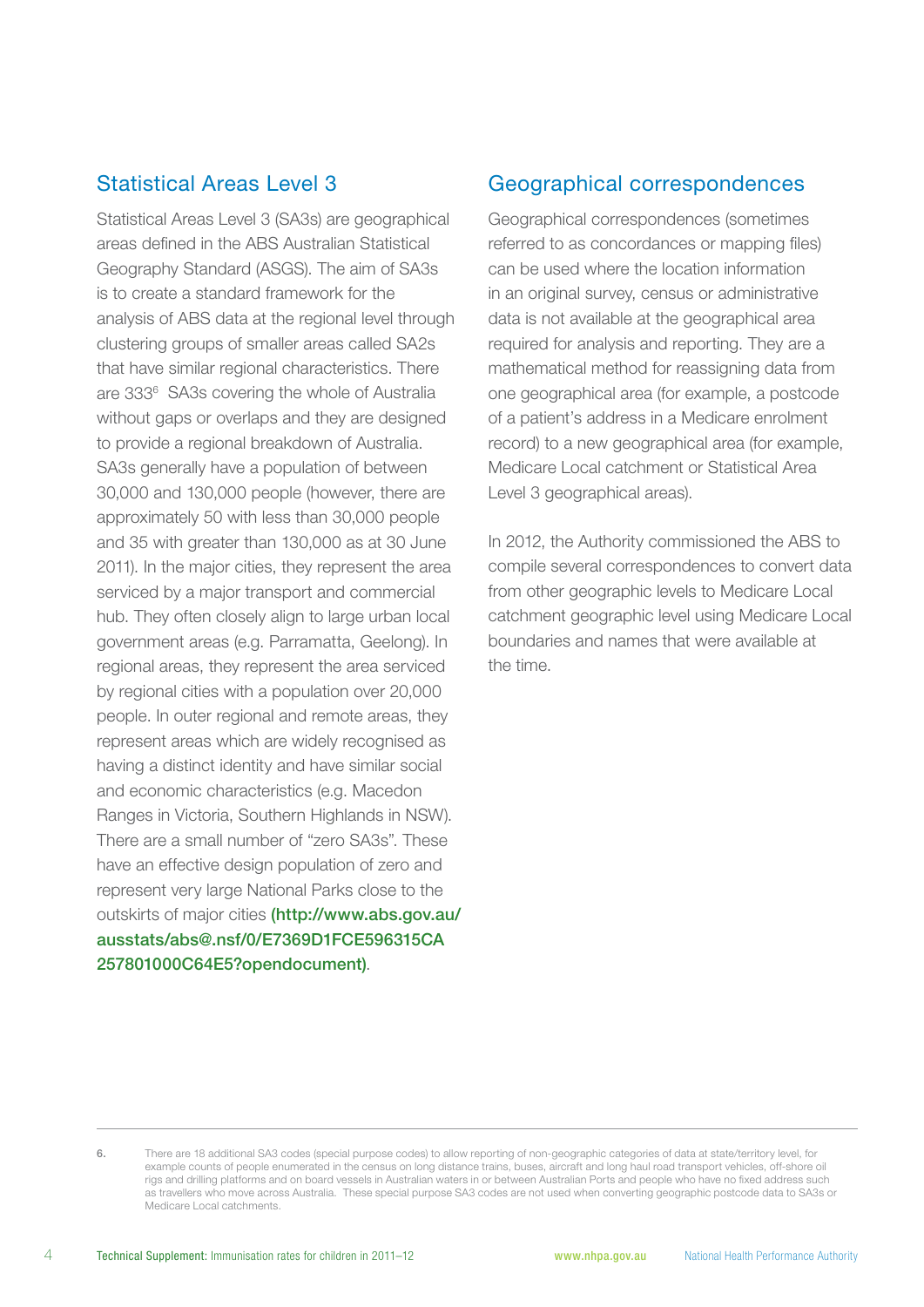## Interpreting the results

## Confidential results

Results are not reported where the eligible population is less than or equal to 25 children.

### Interpret with caution

Although results are reported where the eligible population is between 26 and 100 children, these results should be interpreted with caution as small data errors can lead to material movements in results. For example, if one occasion of immunisation for a child is not reported in an area where there are 100 children in the eligible population, the results will be under-reported by 1 per cent. This could lead to the geographical area being placed in a lower range for their result.

### Internal migration

Within Australia, a large number of people move homes on a regular basis. There is no requirement for them to update their Medicare records in a timely manner, and it is likely that this impacts on the currency of addresses, specifically affecting the currency of children's postcodes in the ACIR. No examination of this impact has been undertaken for this report.

### Immigration

There is a possibility that data may not be reported for some children who were immunised overseas and have not yet attended an Australian immunisation provider to facilitate updating the ACIR or who are currently living overseas but are registered with the ACIR.<sup>7</sup> No assessment has been undertaken of any impact on this report.

### Indigenous identification

The identification of Aboriginal and Torres Strait Islander peoples in Commonwealth data sets is a complex area, requiring coordination across many points of data collection. Unfortunately, these processes are not always robust and, as identification as an Aboriginal or Torres Strait Islander person is voluntary, the data are often not complete and do not identify every person who may be of Aboriginal or Torres Strait Islander descent. No assessment has been done on the completeness of identification within the ACIR for the purposes of this report.

<sup>7.</sup> Hull BP, Shelley LD, McIntyre PB. The Australian Childhood Immunisation Register – A model for universal immunization registers? *Vaccine*. 2009; (27): 5054-5060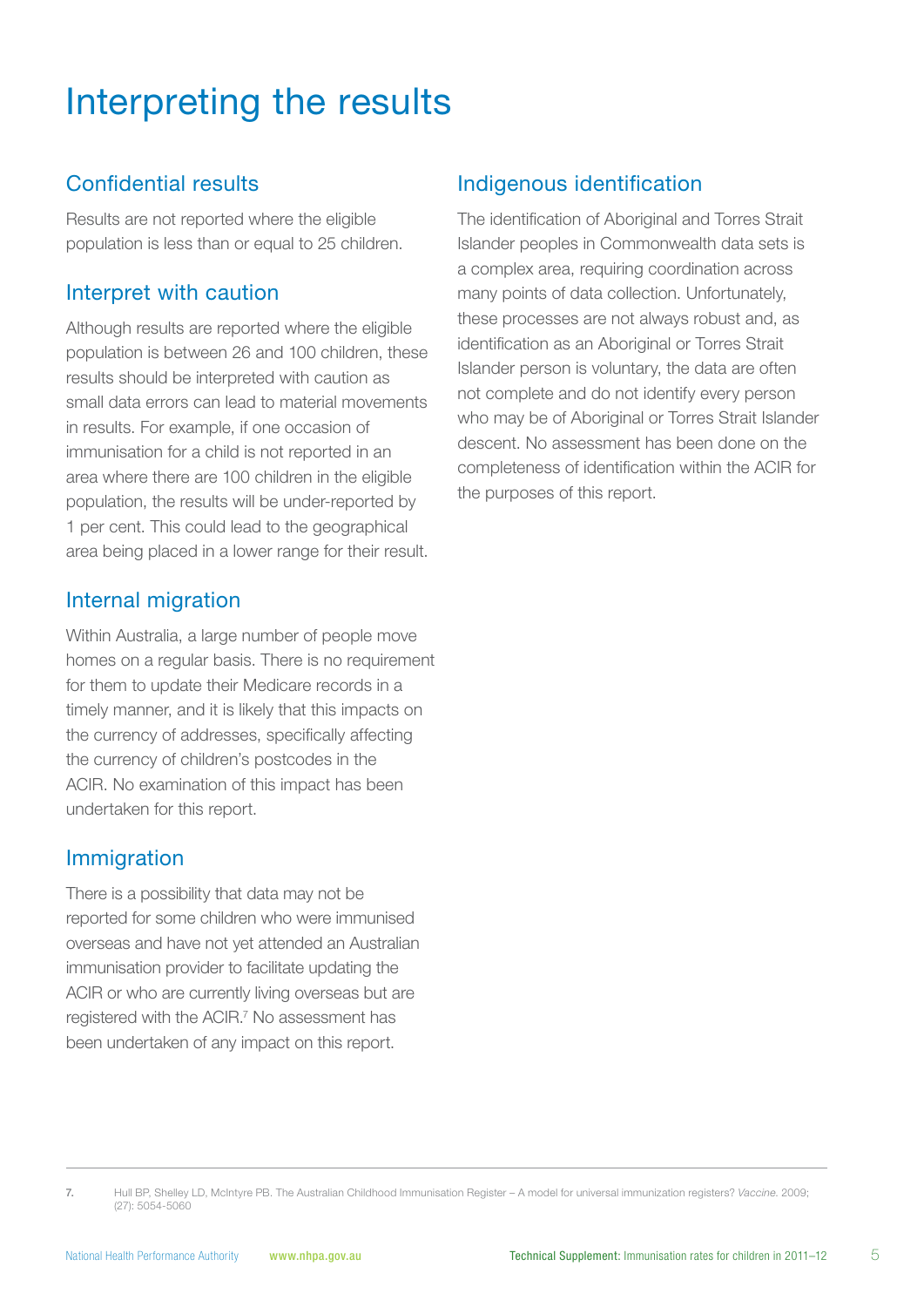## Appendix 1

## Unallocated postcodes

Medicare Local catchment and SA3 statistics in this report have been compiled by applying geographical correspondence files to statistics at the postcode level. However, the geographical correspondence files only contain postcodes that correspond to delivery areas, and do not include postcodes that relate to post office boxes. Therefore, some postcodes are left unallocated and this can result in a significant undercount in some areas. This was found to be a particular problem in the Northern Territory, where around 15% of children's addresses registered in the ACIR were post office boxes. In order to overcome this undercount, methods have been developed to enable postcode allocation to SA3s and Medicare Locals which provides for more accurate reporting of all children enrolled in the ACIR in the Northern Territory.

To validate these methods, it was hypothesised that if the ABS Estimated Resident Population for ages 0-4 years (as at June 2011) was highly correlated with the ACIR registered population of 1, 2 and 5 years in 2011–12, this would indicate a strong predictive model. This was shown to be the case at SA3 level  $(R^2 = 99.6\%;$  Figure 1, page 7).

Table 1 below shows the extent to which Northern Territory areas were affected by this undercount including four major outback Northern Territory SA3s surrounding the major centres of Alice Springs, Tennant Creek (Barkly), Katherine and Nhulunbuy (East Arnhem). Enrolments to post office boxes in these regions were allocated to the surrounding SA3 areas.

Also affected by the undercount by more than 10% of the SA3 population are the areas with few Post Offices; Litchfield and Daly-Tiwi-West Arnhem. It is hypothesised that these areas are serviced by post office boxes in the major centres in the region; Darwin and Palmerston.

|                 |                       |            |                |             | Variation     |               |
|-----------------|-----------------------|------------|----------------|-------------|---------------|---------------|
|                 |                       |            | <b>ACIR</b>    |             | between       |               |
|                 |                       | <b>ABS</b> | enrolments     |             | predicted and |               |
|                 |                       | estimated  | 1, $2$ and $5$ |             | actual ACIR   |               |
|                 |                       | population | years 2011-12  | Predicted   | enrolments    |               |
|                 |                       | $0-4$ yrs  | excluding      | <b>ACIR</b> | excluding     |               |
|                 |                       | as at June | unallocated    | enrolment   | unallocated   |               |
| SA <sub>3</sub> | <b>SA3 Name</b>       | 2011       | postcodes      | $2011 - 12$ | postcodes     | Variation (%) |
| 70204           | East Arnhem           | 1,550      | 596            | 909         | 313           | 34.4%         |
| 70203           | Daly-Tiwi-West Arnhem | 1,745      | 739            | 1,031       | 292           | 28.3%         |
| 70202           | <b>Barkly</b>         | 614        | 236            | 324         | 88            | 27.2%         |
| 70201           | Alice Springs         | 3,258      | 1.587          | 1,978       | 391           | 19.8%         |
| 70205           | Katherine             | 2,080      | 1.003          | 1,241       | 238           | 19.2%         |
| 70103           | Litchfield            | 1,215      | 618            | 700         | 82            | 11.7%         |

#### Table 1: Variation between predicted and actual ACIR enrolled children excluding unallocated postcodes, by SA3, 2011–12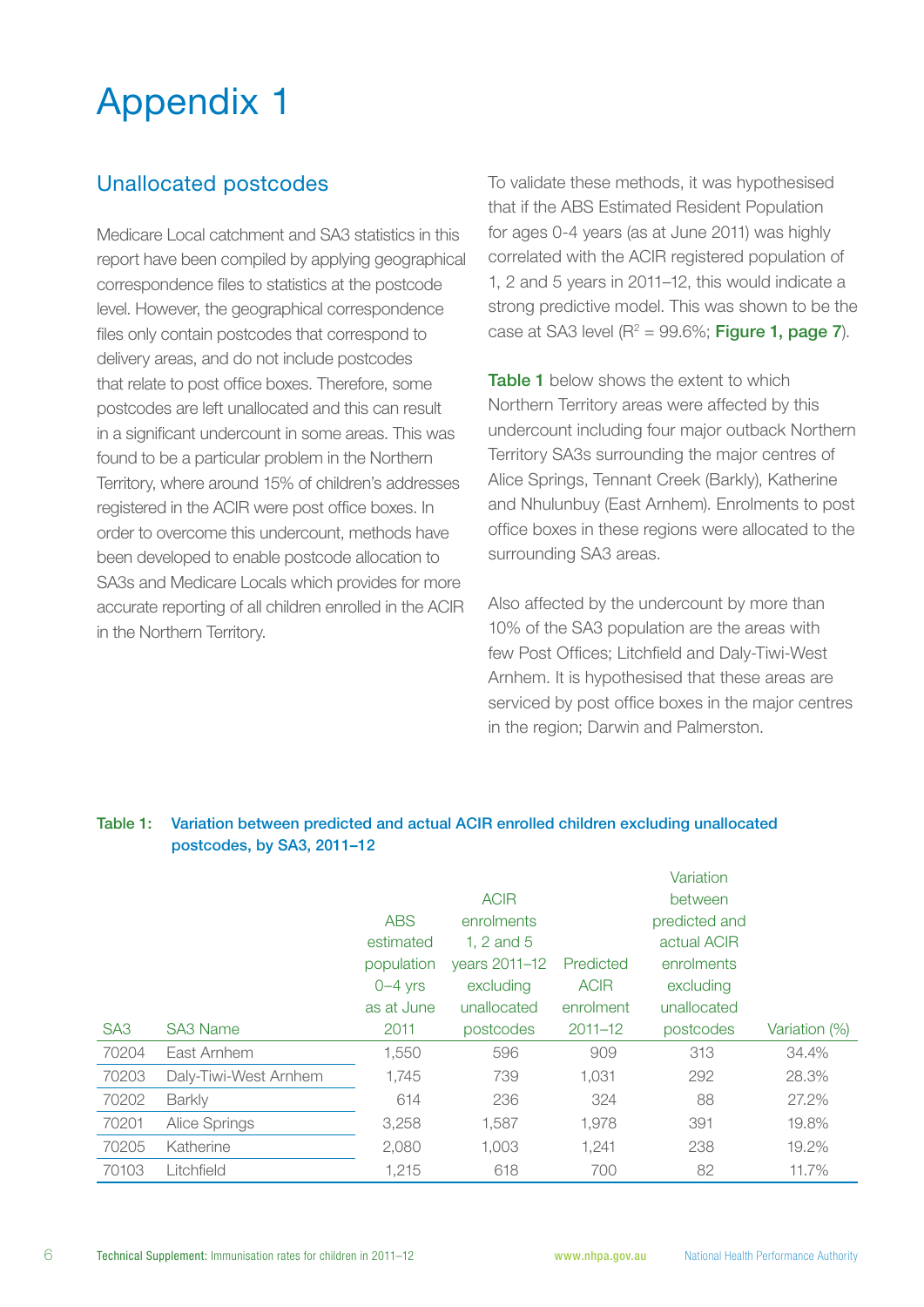



Number of ACIR enrolled children aged 1, 2 and 5 years in 2011–12

The Northern Territory is the only area of Australia containing multiple SA3s with a population undercount of over 10% when post office post codes are excluded. The relative weighting between these areas was used to distribute part of the ACIR enrolled population identified with post office box addresses in Darwin and

Palmerston. It was assumed that Darwin City should have a post office box enrolment no higher than other Capital City CBDs of around 7%, and any enrolment beyond this level should be redistributed to the surrounding regions of Litchfield and Daly-Tiwi-West Arnhem.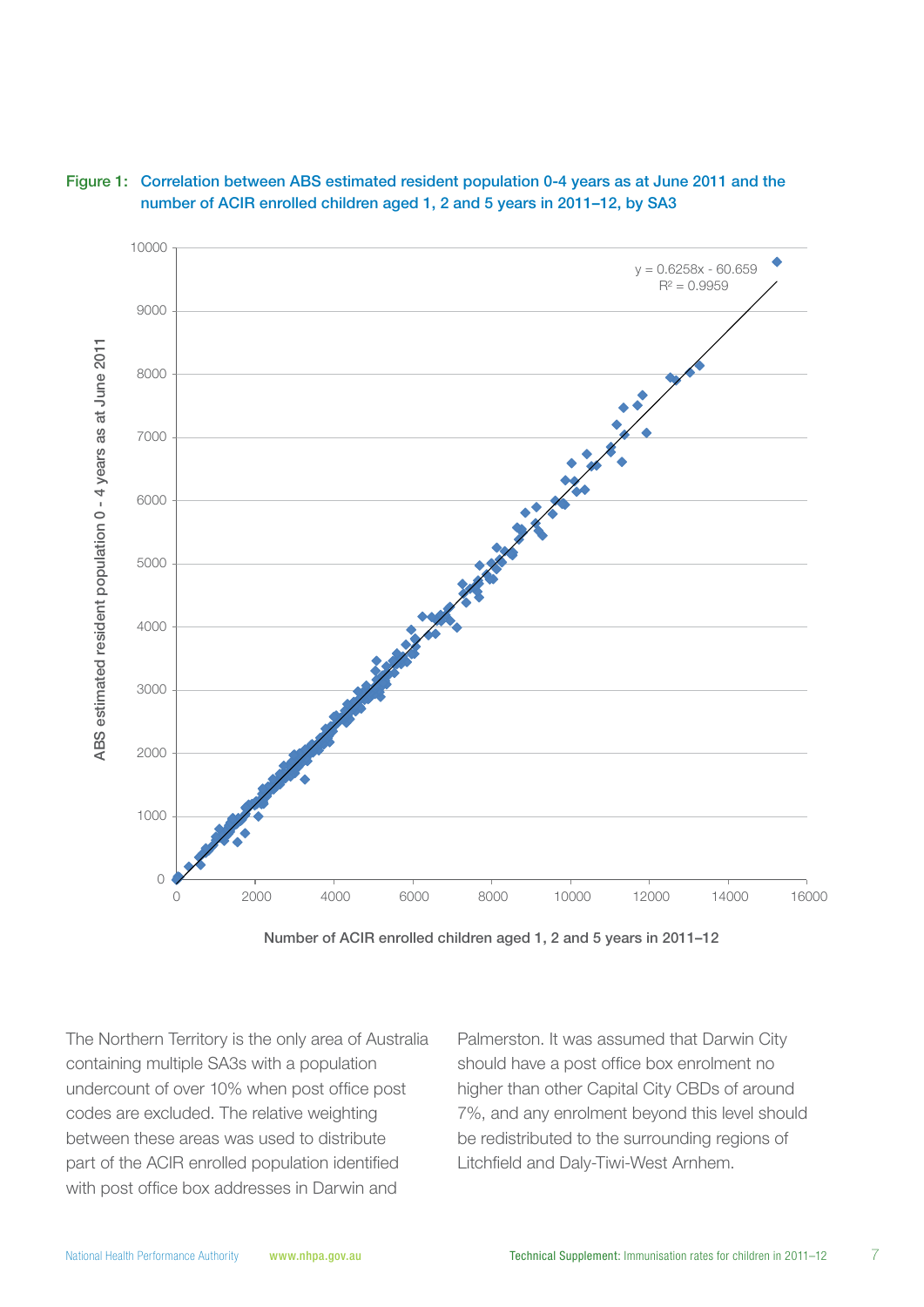To identify the remaining areas in Australia affected by unallocated post boxes, we allocated the children to the SA3 in which the post office is located, and then calculated the percentage of enrolments with post office box addresses as a proportion of the total SA3 population for each age group. This method was applied to all SA3s to produce lists of areas at each age group that had over 5% of their enrolled population at post office addresses. There were 2 remaining categories of notable results:

• SA3s located of the Central Business District of Australia's largest 6 cities, containing the GPO of that city (Sydney, Melbourne, Brisbane, Adelaide, Perth and Gold Coast). There are many workers in these areas that find it convenient to have their mailing address at a post office near to their workplace, instead of their home address, especially if they have

constant employment but often move from rental house to rental house. Therefore these postcodes are difficult to allocate to a local area, and cannot be considered for further analysis.

SA3s with a major regional/remote centre containing a moderate number of children enrolled at post office boxes were Mildura, Sale (Wellington), Carnarvon (Mid West), Albany and Kalgoorlie (Goldfields). By averaging across all age groups, these centres have closer to 5% than 10% enrolment at post office addresses, and therefore remained unallocated.

These categories highlighted in the tables are as follows:

SA3 in a City Business District SA3 not in a City Business District

|                 |                          | ACIR enrolled population |               |                       |           |
|-----------------|--------------------------|--------------------------|---------------|-----------------------|-----------|
|                 |                          | Children with            | Children with |                       | Post box  |
| SA <sub>3</sub> |                          | post box                 | non-post box  | <b>Total children</b> | addresses |
| Code            | SA3 Name                 | address (n)              | address (n)   | (n)                   | $(\%)$    |
| 30910           | <b>Surfers Paradise</b>  | 25                       | 266           | 291                   | 8.6       |
| 30501           | Brisbane Inner           | 42                       | 476           | 518                   | 8.1       |
| 40101           | <b>Adelaide City</b>     | 10                       | 140           | 150                   | 6.7       |
| 50302           | Perth City               | 74                       | 1038          | 1112                  | 6.7       |
| 21502           | Mildura                  | 44                       | 663           | 707                   | 6.2       |
| 11703           | <b>Sydney Inner City</b> | 116                      | 1749          | 1865                  | 6.2       |
| 20505           | Wellington               | 27                       | 488           | 515                   | 5.2       |

#### Table 2: Percentages of children aged 1 year with post box address on the ACIR, by SA3, 2011–12